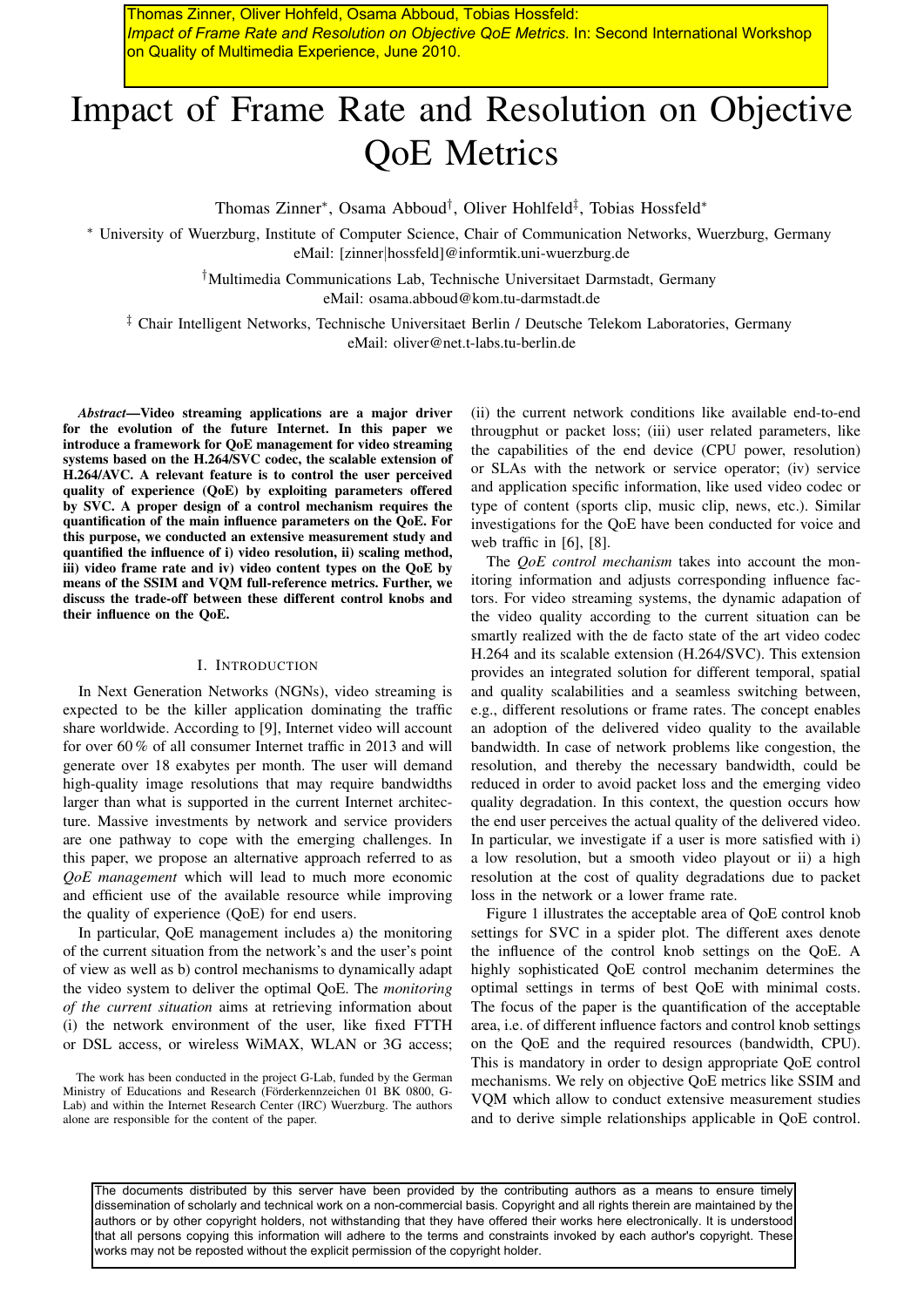

Fig. 1. Acceptable area of QoE control knob settings

In particular, we take a closer look at the influence of content type of the video, its resolution, as well as the scaling method and the frame rate. The scaling method is an additional control knob on application layer. User prefer to watch a video clip in an adequate size [11], that means, they will scale up the video, if possible, to be displayed on full screen. For resizing, the various interpolation algorithms differ in their computational complexity at the user device as well as the achieved video quality.

The main contribution of the paper is twofold. First, we conduct extensive measurement studies for the quantification of the QoE for different control knobs (video resolution, scaling method and frame rate) and video content types. Second, we compose the investigated control knobs for a common QoE control mechanisms. The measurement results extend results investigated in [20] and are a further step to define thresholds fo a highly sophisticated QoE control.

The remainder of this paper is structured as follows. Section II gives comprehensive background on scalable video coding and existing work which links main influence factors of different video dimensions on the user perceived quality. In addition, metrics for quantifying QoE are briefly introduced. By means of laboratory measurement studies, we quantify the influence factors on QoE which allow to design control mechanism in the QoE management framework. The measurement methodology is discussed in Section III, while the results are presented in Section IV. Finally, Section V concludes this work and gives an outlook on future work.

#### II. BACKGROUND

## *A. Scalable Video Coding*

The video codec H.264/SVC, cf. [10], [14], is based on H.264/AVC, a video codec used widely in the Internet, for instance by video platforms (e.g., YouTube, GoogleVideo) or video streaming applications (e.g., Zattoo). H.264/AVC is a so called single-layer codec, which means that different encoded video files are needed to to support heterogeneous end user devices. The Scalable Video Coding (SVC) extension of H.264/AVC enables the encoding of a video file at different qualities within the same layered bit stream. This includes besides different resolutions also different frequencies (frames displayed per second) and different qualities w.r.t. Signalto-Noise Ratio (SNR). Different qualities can be considered

as a special case of spatial scalability with identical picture size for base and enhancement layers. These three dimensions are denoted to as spatial, temporal and quality scalability. Figure 2 gives an example of different possible scalabilities for a video file. The scalable video file can be watched in three different temporal resolutions (15Hz, 30Hz, 60Hz), three different spatial resolutions (CIF, SD, HD) and three different quality resolutions (Q0, Q1, Q2). The left bottom "subcube", CIF resolution with 15 Hz and quality Q0, is the base layer which is necessary to play the video file. Based on this layer different enhancement layers permit a better video experience with a higher resolution, better SNR or higher frame rate, respectively. The more subcubes along any of the three axes are available the higher the quality in this respect is. If all subcubes are available the video can be played back in highest quality. If all subcubes within quality Q0 are available, the video can be played back in HD-resolution with 60 Hz, but only with a low SNR. This concepts allows an adaptation of the video quality to the service parameters, for instance to the connection throughput. Due to the integration of different layers within one video file a seamless switch between different layers is possible. Thus, the bandwidth of a video stream may be adjusted to the network conditions. If the offered end-to-end throughput is not sufficient for playing back the video file in maximum quality it is possible to reduce the delivered frame rate, image quality or resolution. Therefore the bandwidth of the video stream can be reduced, that means the bandwidth is adopted to the offered network quality of service parameters. The influence of a bandwidth reduction on the user perceived quality is discussed in the next subsection. It has to be noted that no bandwidth adaption to network conditions leads to artifacts or missing frames in case of UDP-based video streaming or to stalling of the video in case of TCP.

# *B. Main Influence Factors of Different Video Dimensions on the User Perceived Quality*

When using a video codec like H.264, bandwidth reduction is usually achieved by one of the following ways (i) reduce the image resolution of the video, (ii) decrease the image quality due to higher image compression rates (larger quantization), or (iii) reduce the frame rate (fps). Recently user surveys have



Fig. 2. SVC Cube, illustrating the possible scalability dimensions for a video file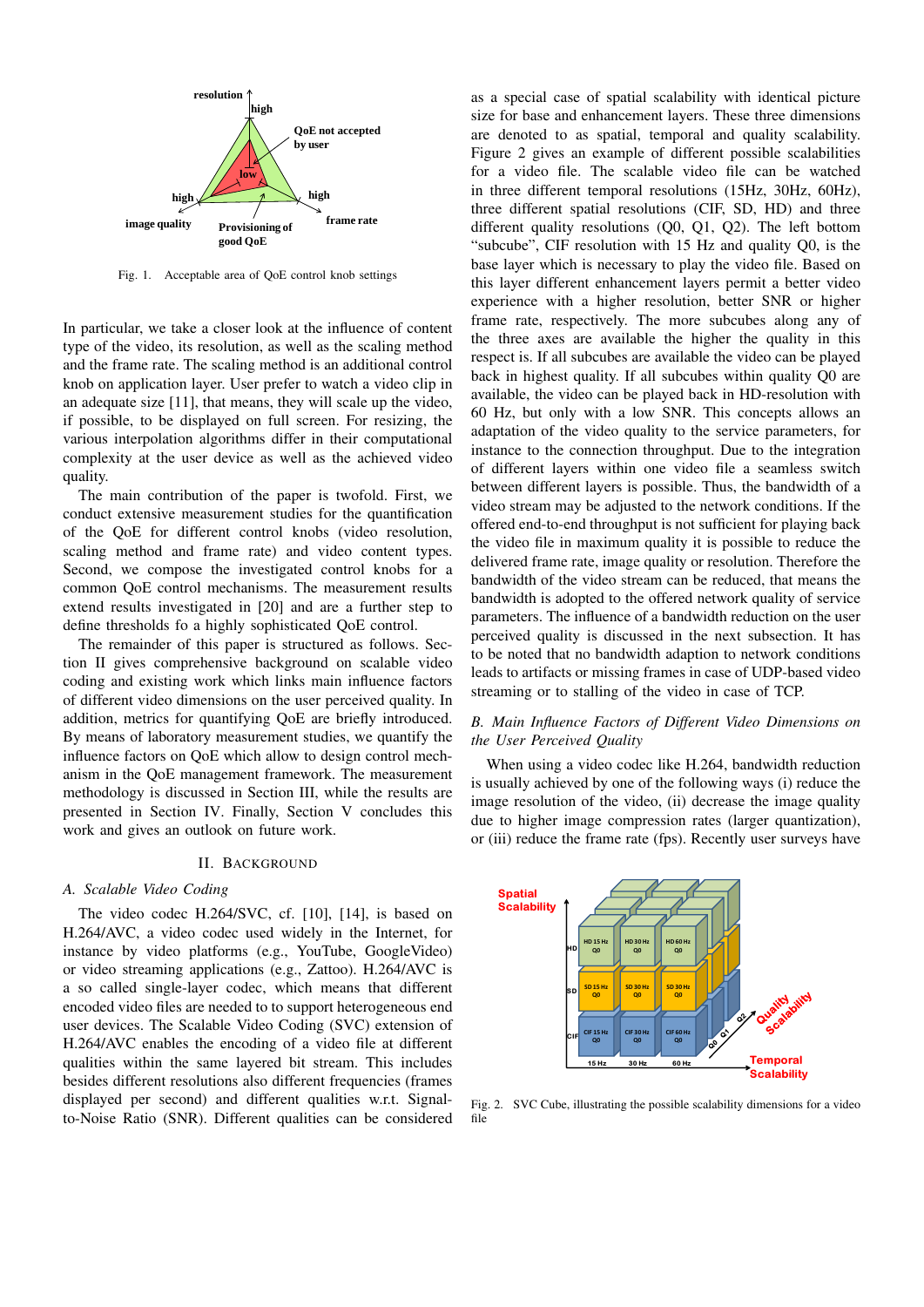been conducted investigating the impact of these influence factors on the subjective quality of digital video, especially in the context of mobile environments. In [4] Buchinger et al. described the interconnection between the compression rate and the frame rate in mobile environments. It turns out, that, for a given resolution, users prefer a video higher image quality, i.e. lower compression rate, and low frame rate instead of a video with medium picture quality and high frame rate. Similar investigations have been carried out by McCarthy et al., cf. [12]. For their experiments they showed test videos on desktop computers and palmtops in two different resolutions, 352x244 for the desktop experiments and 176x144 for the palmtop experiments. The conducted surveys confirm, that users tend to neglect a reduction of the frame rate, but that a decrease of picture quality leads to dissatisfied users. Our work differs from the approaches mentioned above, since we investigate H.264 encoded video sequences with higher resolutions. Further, we use objective metrics for determining the Quality of Experience instead of subjective ones like MOS or acceptability.

The issue how a video clip with given resolution should be displayed on the screen is discussed by Knoche [11]. He discovered that the video has to be displayed at an adequate size. This includes that users prefer to resize the video picture to the highest possible size with still a sufficient image quality. His work does not include an investigation of resizing mechanisms. Usually, this is done by the player either with simple mechanisms like nearest neighborhood interpolation or more sophistic mechanisms like cubic or bicubic polynomial interpolation. The more complex the resizing algorithm, the more expensive is it in terms of CPU and energy consumption. On the other hand a more complex algorithm might increase the user perceived quality. An investigation of this issue is performed with full reference models in Section IV-A. Yamagishi [19] discuss the influence of the coded bit rate on the video quality. This differs from our contribution since we detail the different scalability mechanisms provided by H.264/SVC.

## *C. Quantifying Quality of Experience*

Quality of Experience is defined as the subjectively perceived acceptability of a service [5]. The perceived quality can be investigated in subjective tests, where presented stimuli such as impaired video sequences—are rated by subjects under controlled conditions. The obtained rating expresses the *subjective Quality of Experience* (sQoE), typically described by the Mean Opinion Score (MOS).

However, subjective tests are time-consuming, expensive and have to be undertaken manually, which does not allow for automatic quality ratings by software. This aspect motivates objective metrics, which are designed to correlate with human perception, and, thus avoid cost and time intensive empirical evaluations. Estimates for the quality obtained by metrics are called *objective Quality of Experience* (oQoE). A more comprehensive discussion on this subject can be found in [15].

TABLE I MAPPING OF OQOE TO SQOE

| <b>MOS</b>    | <b>SSIM</b>      | VOM            |
|---------------|------------------|----------------|
| 5 (excellent) | > 0.99           | ${}_{0.2}$     |
| 4 (good)      | $> 0.95 \< 0.99$ | $> 0.2 \< 0.4$ |
| $3$ (fair)    | $> 0.88 \< 0.95$ | $> 0.4 \< 0.6$ |
| $2$ (poor)    | $> 0.5 \< 0.88$  | $> 0.6 \< 0.8$ |
| $1$ (bad)     | ${}_{\leq 0.5}$  | > 0.8          |

Quality metrics can be classified into three categories by the required amount of reference information [18]: *Full-reference* (FR) metrics are based on frame-by-frame comparison between a reference video and the video to be evaluated; *Noreference* (NR) metrics have to make assumptions about the video content and distortions, e.g. by evaluating the blockiness of a frame, as a common artifact in block-based compression algorithms such as MPEG; *Reduced-reference* (RR) metrics evaluate the test video based on a subset of features previously extracted from the reference video. Based on the complex nature of cognitive aspects and the human visual system, objective quality metrics do not capture its entire complexity and focus on aspects, which have been shown to correlate well with human perception in subjective tests. Thus, they are biased by model limitations and limited in their performance.

In this paper, we focus on two full reference metrics, SSIM and VQM, due to the availability of the unimpaired reference video in laboratory conditions.

In principle, the subjective judgement of video quality depends on factors such as content (e.g. interview, soccer match, movie) or context (e.g. viewed on a mobile device, HDTV capable screen).

The Structural Similarity Index Metric (SSIM) [16] introduced by Wang et al. is motivated by the assumption that human visual perception is highly adapted for extracting structural information. It has been shown to have a high correlation with image [16] and video quality [17].

The Video Quality Metric (VQM) [13] is a standaradized method of objectively measuring video quality. Validation tests by the International Video Quality Expert's Group (VQEG) showed a very high correlation between subjective user surveys and the objectively measured results. The VQM method is adopted as international ITU Recommendations ITU-T J.144 and ITU-BT.1683 since 2004.

Based on results obtained for still images in [16] and for videos in [13], we introduce a mapping of SSIM and VQM (oQoE) to a nominal 5-point MOS scale (sQoE) according to Table I for expressing an approximation of sQoE.

## III. MEASUREMENT METHODOLOGY

This section describes the used video sequences, how this video sequences were encoded and which quality estimation softwares we used.

## *A. Video Clips and Encoding*

As video clips we used blue sky, crowd run and park joy, cf. Table II, in y4m format with a resolution of 1080p, provided by xiph.org [3]. We encoded the videos in H.264/SVC with the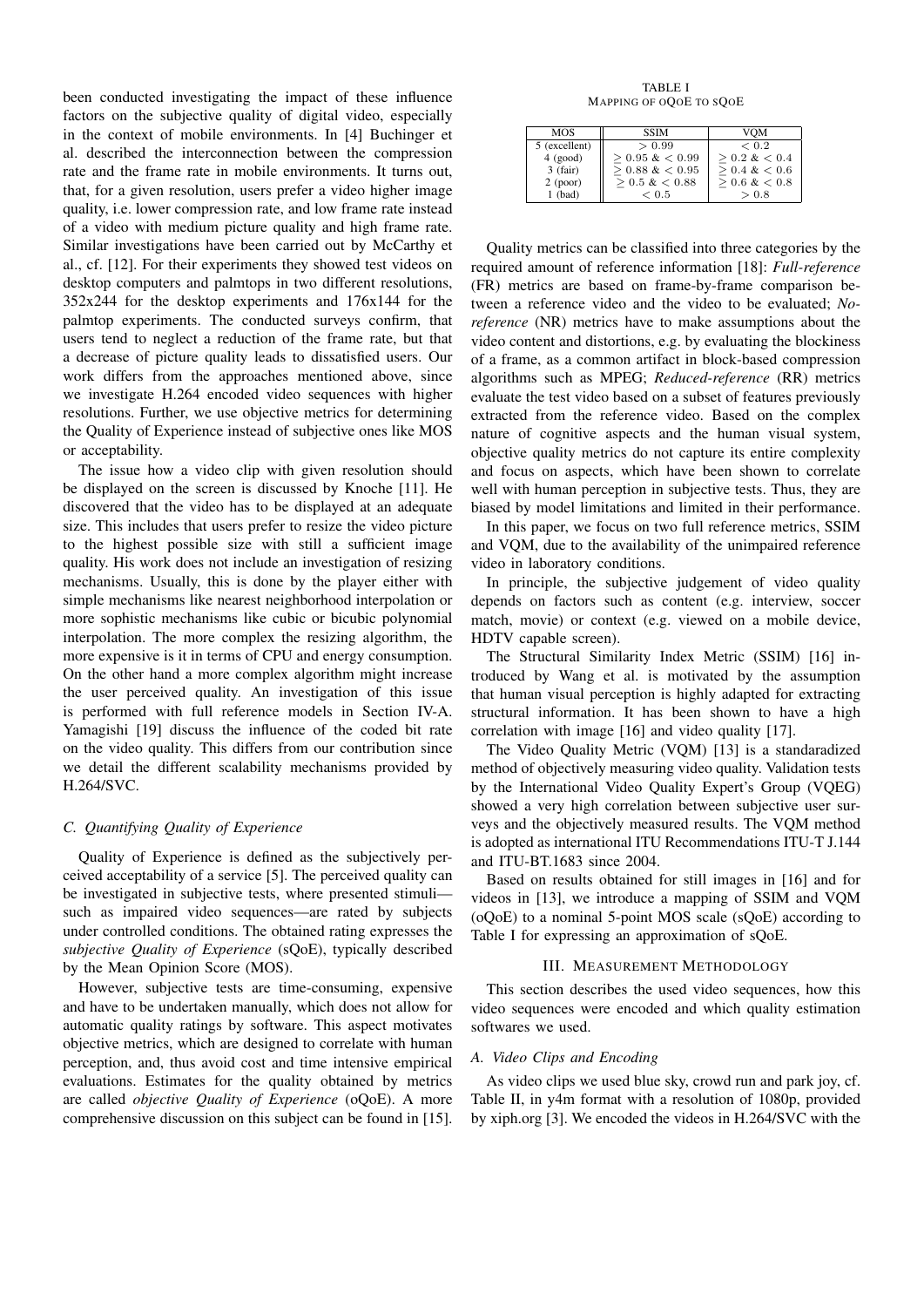

Fig. 3. Video with different frame rates

JSVM software Version 9.15 in different spatial and temporal layers. The base layer comprises a resolution of 480x270 pixels with a frame rate of 1.875 frames per second (fps). This layer is extended by several temporal extension layers with 3.75, 7.5, 15 and 30 fps and by three spatial enhancement layers increasing the resolution to 640x360, 960x540 and 1216x684 pixels. The maximum video quality of 1216x684 pixels with 30 fps is achieved if all layers are available. We computed the average bandwidth requirements for each of the different layers. Based on these requirements we discuss the trade-off between bandwidth and estimated video quality in section IV-C.

# *B. Quality Estimation*

As models for evaluating the user perceived quality we used SSIM and VQM metric. An efficient implementation of SSIM is provided by the MSU Video Quality Measurement Tool [7], which we used during the course of this work. For computing the VQM value we used the ITS Video Quality Metric Software [1]. The different spatial resolutions were computed using the uncompressed y4m files and Virtual Dub [2]. In order to compare the different resolutions, we scaled up the videos to the reference resolution, using both, bicubic or nearest neighborhood interpolation. In order to compare different frame rates we emulated the lower frame rate by removing a temporal layer and refilling the missing frames with predecessor frames, cf., Fig. 3. The video depicted in Fig. 3 has a frame rate of  $n$  fps, whereas the black frames contribute a frame rate of  $n/2$  fps. The same video clip with  $n/2$  fps consists of half the number of frames than before, i.e. half of the frames are not displayed. The other frames are displayed longer on the screen, and the duration of the clip remains constant.

We compared each of the encoded SVC layers and several

TABLE II PROPERTIES OF REFERENCE SEQUENCES

| Name                        | blue sky   | crowd run | park joy |
|-----------------------------|------------|-----------|----------|
| # Frames                    | 216        | 499       | 499      |
| Frame rate                  | 30         | 30        | 30       |
| Average bandwidth (Mbyte/s) | 0.82       | 1.54      | 1.85     |
| Length (sec)                | 7.2        | 16.63     | 16.63    |
| Motion type                 | low-medium | medium    | medium   |



Fig. 4. Objective comparison of different resolution pairs

intermediate layers with the highest possible quality, i.e. 1216x684 pixels with 30 fps assuming that a user requests this quality and uses an equivalent display for playing back the video clip.

## IV. RESULTS

In this section we discuss the results obtained with our experiments.

## *A. Objective Quality of Experience for Different Resolutions*

Now we want to discuss the influence of lower resolutions on the user perceived quality of experience. As additional influence we investigate this behavior for different interpolation mechanisms, nearest neighborhood and bicubic interpolation. The results are illustrated in Fig. 4 for the objective quality estimators SSIM and VQM mapped to the subjective MOS scale. For both figures, the x-axis shows different resolutions, whereas the scale of the axis is proportional to the number of pixels of each resolution. For instance, a scale of 0.5 denotes half of the maximum resolution resulting in 860x484 pixels. The y-axis denotes the used objective metric, and the gray colored areas illustrate the corresponding MOS values. A darker gray scale indicates a lower MOS value, implying a lower quality. The dashed lines show the results for nearest neighborhood interpolation, the solid lines for bicubic interpolation. Fig. 4(a) depicts the SSIM and the corresponding MOS value. It can be seen, that, regardless of the content, a decrease of the resolution yields in a decrease of the SSIM metric and accordingly to the MOS value. Further, it can be seen, that nearest neighborhood interpolation performs always worse than bicubic interpolation. Similar results are obtained for the VQM metric which is displayed in Fig. 4(b). The VQM results differ from the results obtained with SSIM in two points. First, VQM does not differentiate the investigated interpolation types for small resolutions, i.e. a resolution of 384x216 pixels. Further VQM estimates the user perceived quality better than SSIM. While SSIM classifies low resolutions with MOS values ranging from poor to fair (2- 3), VQM classifies these resolutions with MOS value of good (4). For high resolutions, the differences between both metrics are not as significant. We can conclude, that both objective metrics can be used to classify the degradation of video content in case of lower resolutions. However, both metrics seem to be inapplicable for an evaluation of the subjective Quality of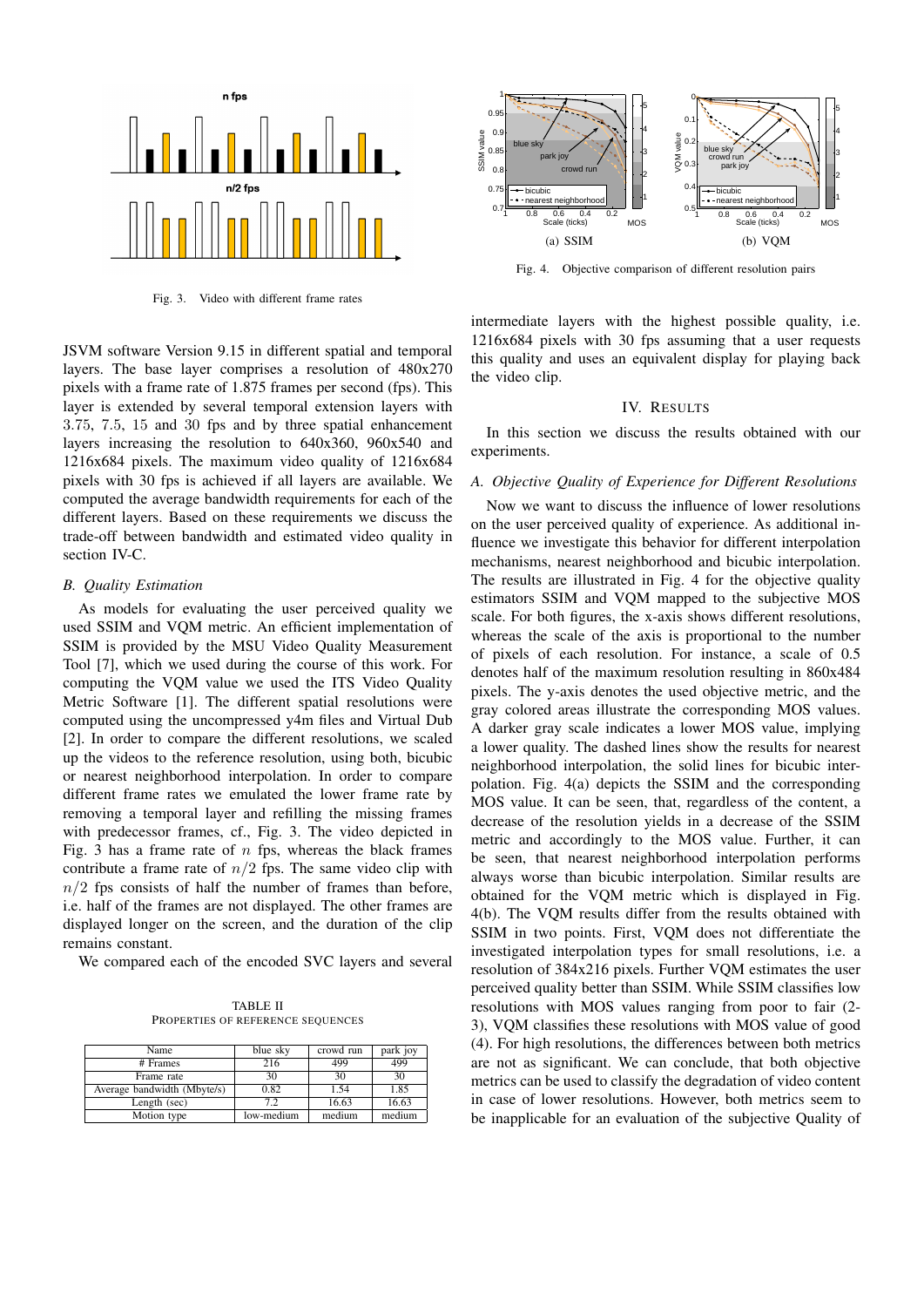Experience. The differences in both metrics are to significant, and it can not be determined which metric computes realistic sQoE values. Thus, a subjective assessment for the investigated scenarios is needed in order to link the objective metrics to the real user perceived quality. Both metrics estimate different upscaling mechanisms unequal and show similar behavior for the conducted study. Additionally, we have seen that there is a noticeable influence of the content on the oQoE metrics, i.e. if we want to control the user perceived quality we have to take the content into account.

## *B. Objective Quality of Experience for Different Frame Rates*

This subsection deals with the influence of lower frame rates on the user perceived quality, cf. Section III-B. The results for the objective metrics and the corresponding subjective MOS values are depicted in Fig. 5. In both subfigures, the y-axis denotes the objective QoE value, while the different MOS values are illustrated by the areas with different gray colors.

The SSIM value, depicted in Fig. 5(a) decreases with a lower frame rate. The same holds for the VQM metric, which is depicted in Fig. 5(b). However, halving the frame rate to 15 frames per second yields to MOS value fair (3) for SSIM and to a MOS value of good (4) or better in case of VQM. The behavior, that SSIM estimates the influence of lower frame rates on the user perceived quality worse than VQM holds for the other investigated frame rates too. Nevertheless the difference in terms of computed MOS value is smaller than compared to the evaluation for different resolutions in IV-A. Additionally it has to be noticed, that the content has an influence on the estimated oQoE metric although the difference in terms of the used metric is not as significant as compared to the influence in case of different resolutions.

## *C. Trade-Off between Bandwidth, Frame Rate and Resolution*

In this section we evaluate the trade-off between required bandwidth, video frame rate and video resolution. For this case study we rely on VQM since it is known to have a higher correlation to the subjective Quality of Experience than SSIM. Fig. 6 discusses the trade-off for three different video clips. We discuss the impact of a decrease in terms of frame rate and resolution on the required bandwidth. We compare the different distorted video clips to the corresponding video clips with maximum resolution and frame rate.



Fig. 5. Objective comparison of different frame rates



Fig. 6. Objective comparison of different resolution pairs

The results of this trade-off are depicted as scatter plot in Fig. 6. In all subfigures, the x-axis displays the bandwidth savings referring to the bandwidth of the maximum quality. The y-axis displays the VQM value, and the different gray areas the mapping to MOS value. The results for the video clip blue sky are depicted in Fig. 6(a). It can be seen that the quality degradation in terms of VQM is smaller for lower resolutions than for lower frame rates, independent from the interpolation mechanism. Equal results can be seen for the video clip crowed run, cf., Fig 6(b), and for the video clip park joy, cf., Fig. 6(c). These results suggest, that bandwidth savings for the investigated scenarios have to be achieved by reducing the resolution. In case of a frame rate reduction less bandwidth could be saved and the video experience would be disturbed to a greater extend. These results seem to differ from the investigations discussed in Section II. However, our investigation is based on an objective quality metric and not on an subjective assessment. Further, we investigate short video clips in SD resolution and above while most of the related work discusses video clips in smaller resolutions. Nevertheless, the obtained measurements have to be conducted with other content and realistic longer video clips. Further, a subjective assessment of the investigated scenarios should be carried out in order to validate the results and link the objective metrics to real user perceived quality for the discussed usecases.

## V. CONCLUSION

In this paper we proposed a framework for QoE mamagement for content distribution systems based on H.264 SVC. Bandwidth adaption with SVC can be achieved seamlessly in three ways: (i) reducing the video resolution, (ii) decreasing the image quality, or (iii) reducing the frame rate. Additionally to these three control knobs the scaling method on application layer has to be taken into account as control knob. We